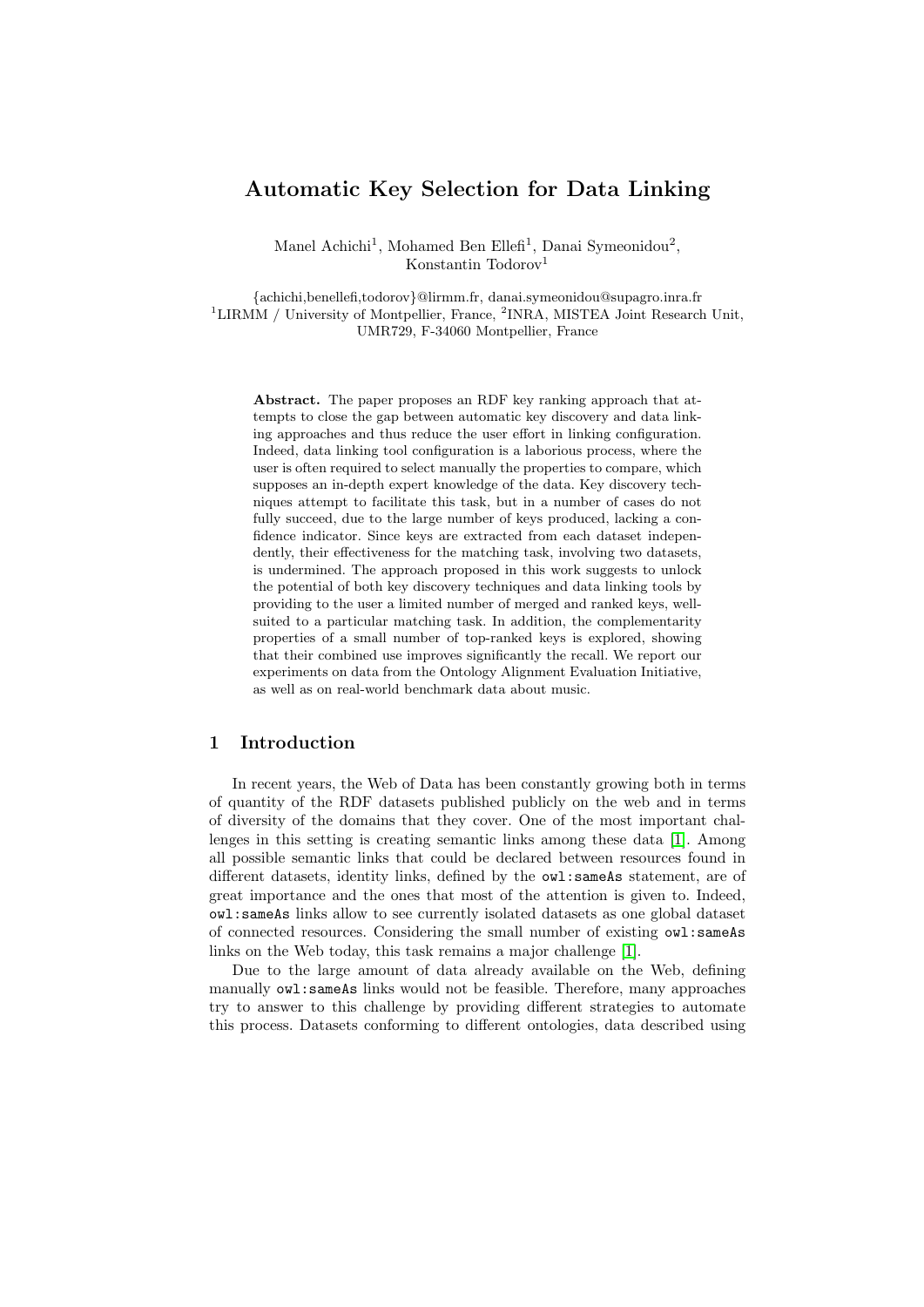different vocabularies, datasets described in different languages are only several of the examples that make this problem hard to solve.

Many of the existing link discovery approaches are semi-automatic and require manual configuration. Some of these approaches use keys, declared by a domain expert, to link. A key represents a set of properties that uniquely identifies every instance of a given class. Keys can be used as logical rules to link data ensuring high precision results in the linking process. Additionally, they can be exploited to construct more complex rules. Nevertheless, keys are rarely known and are very hard to declare even for experts. Indeed, experts may not know all the specificities of a dataset leading to overlook certain keys or even introduce erroneous ones. For this reason, several automatic key discovery approaches have been already proposed in the context of the Semantic Web [\[2,](#page-13-1)[3,](#page-14-0)[4](#page-14-1)[,5,](#page-14-2)[6\]](#page-14-3).

In spite of that fact, applying the output of these approaches directly is, in most of the cases, impossible due to the characteristics of the data. Ontology and data heterogeneity are not the only issues that can arise while trying to apply keys directly for data linking. Even if the datasets conform to the same ontology and the vocabulary of the properties is uniform, this does not ensure the success of the linking process. Very often, key discovery approaches discover a very large number of keys. The question that arises is whether all the keys are equally important among them, or there are some that are more significant than others. So far, no approach provides a strategy to rank the discovered keys, by taking in consideration their effectiveness for the matching task at hand.

Bridging the gap between key discovery and data linking approaches is critical in order to obtain successful data linking results. Therefore, in this paper we propose a new approach that, given two datasets to be linked, provides a set of ranked keys, valid for both of them. We introduce the notion of "effectiveness" of a discovered key. Intuitively, a key is considered as effective if it is able to provide many correct owl:sameAs links. In order to measure the effectiveness of keys, a support-based key quality criterion is provided. Unlike classic approaches using support for the discovered keys, in this work we introduce a new global support for keys valid for a set of (usually two) datasets.

The proposed approach can be summarized in the following main steps.  $(1)$ Preprocessing: in this step, given two datasets to be linked, only properties that are shared by both datasets are kept. This ensures that a key can be applied on both the source and the target datasets, and not only on each of them independently. At this point it is important to state that we consider that the datasets use either common vocabularies or that the explicit mapping between the respective vocabularies is known.  $(2)$  Merge: the key candidates discovered in each dataset are then merged by computing their cartesian product (recall that a key is a set of properties). (3) Ranking: we introduce a ranking criterion on the set of merged keys that is a function of the respective supports of each merged key in each dataset, normalized by the dataset sizes.  $(4)$  Keys combination: finally, the combined use of several top-ranked merged keys is evaluated, showing an improvement of the recall of a given link discovery tool.

The rest of the paper is structured as follows. Section [2](#page-2-0) overviews data linking and automatic keys discovery and link specification approaches. Then, Section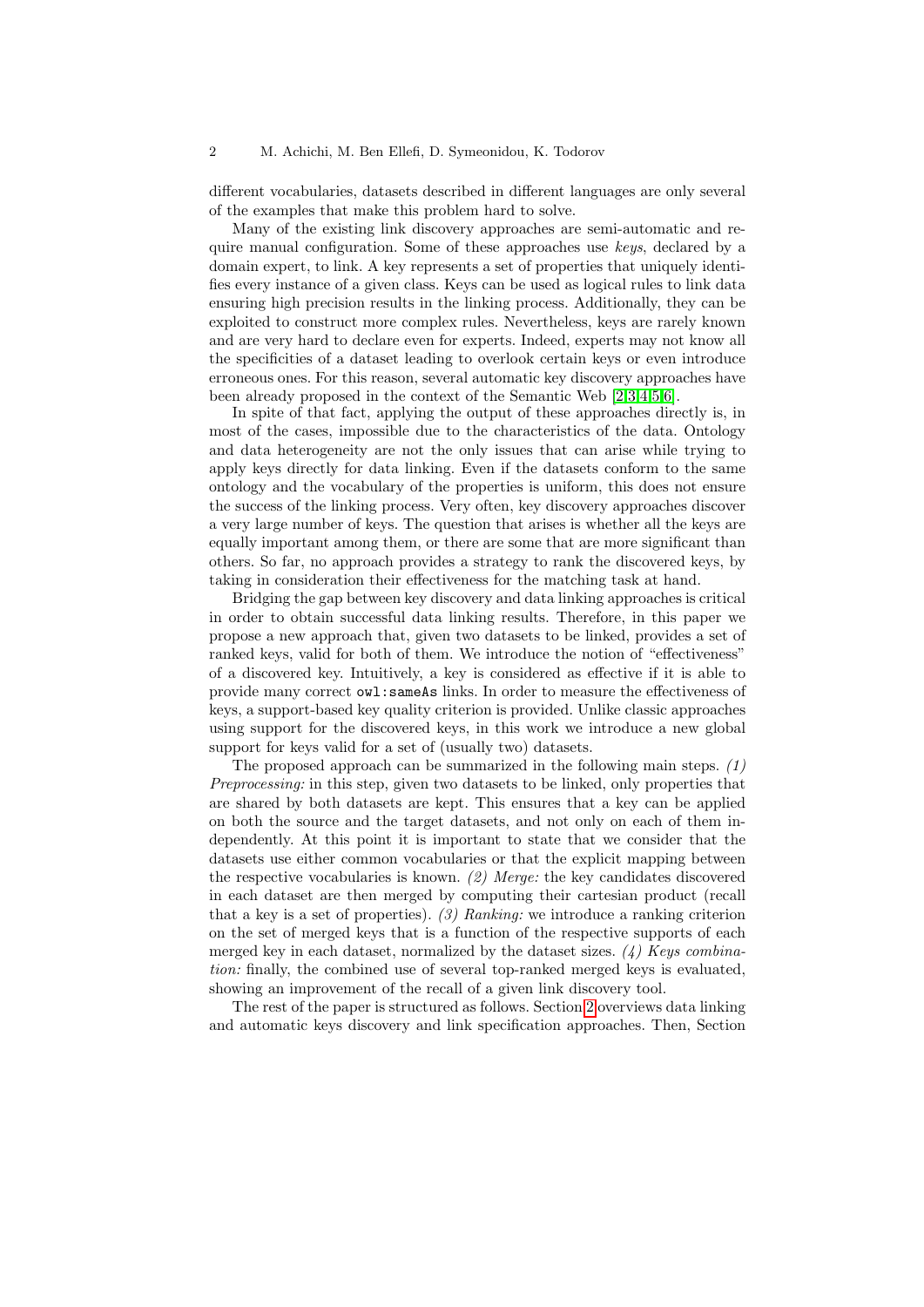[3](#page-4-0) presents our key ranking technique, evaluated in Section [4.](#page-8-0) Conclusions and future work are provided in Section [5.](#page-13-2)

# <span id="page-2-0"></span>2 Related Work

Let us look onto the process of data linking from a global perspective. The majority of the existing linking tools implement a process that consists of three steps: (1) configuration and pre-processing, (2) instance matching and (3) postprocessing. Step (1) aims on the one hand to reduce the search space by identifying sets of linking candidates and key properties to compare, and on the other hand – to model instances by using a suitable representation that renders them comparable (one can think of indexing techniques, automatic translation, etc.). Step (2) aims at deciding on a pair of instances whether they are equivalent or not, mostly relying on similarity of property values, evaluated by similarity measures defined in step  $(1)$ . The output of step  $(2)$  is a set of matched instances, also known as a link set. Finally, step (3) allows to filter out erroneous matches or infer new ones, based on the link set provided in step (2).

The configuration step of the linking workflow described above contains two important sub-steps: (a) the choice of properties (or keys) across the two datasets whose values need to be compared, and (b) the choice of similarity measures to apply and their tuning. Our approach is tightly related to these sub-steps, although it does not fit into either of these categories. Indeed, we are not aware of the existence of other approaches that address the problem of key quality evaluation with respect to data linking, therefore, the current section looks into approaches relevant to both (a) and (b), as well as to the data linking process as a whole.

### <span id="page-2-1"></span>2.1 Automatic Linking Tools Configuration

Key Discovery. In order to link, many data linking approaches require a set of linking rules. Some data linking approaches use keys to build such rules. A key is a set of properties that uniquely identifies every resource of a given class. Nevertheless, keys are rarely known and also very hard to define even for expert.

In the context of Semantic Web, different key discovery approaches have been already proposed. Both [\[5\]](#page-14-2) and [\[2\]](#page-13-1) propose a key discovery approach that follows the semantics of a key as defined by OWL. This definition states that two instances are referring to the same real world entity if at least one value per property appearing in a key is equal. Unlike [\[5\]](#page-14-2), [\[2\]](#page-13-1) proposes a method that scales on large datasets, taking also into account errors or duplicates in the data. In [\[6\]](#page-14-3) and [\[4\]](#page-14-1), the authors propose an alternative definition for the keys that is valid when the data are locally complete. In this case, to consider that two instances are equal, all the set of values per property appearing in a key should be the same. Finally, in [\[7\]](#page-14-4), a key discovery approach for numerical data is proposed.

Atencia et al. [\[3\]](#page-14-0) observe that key extraction is conducted by state-of-theart tools in an independent manner for two input datasets without taking into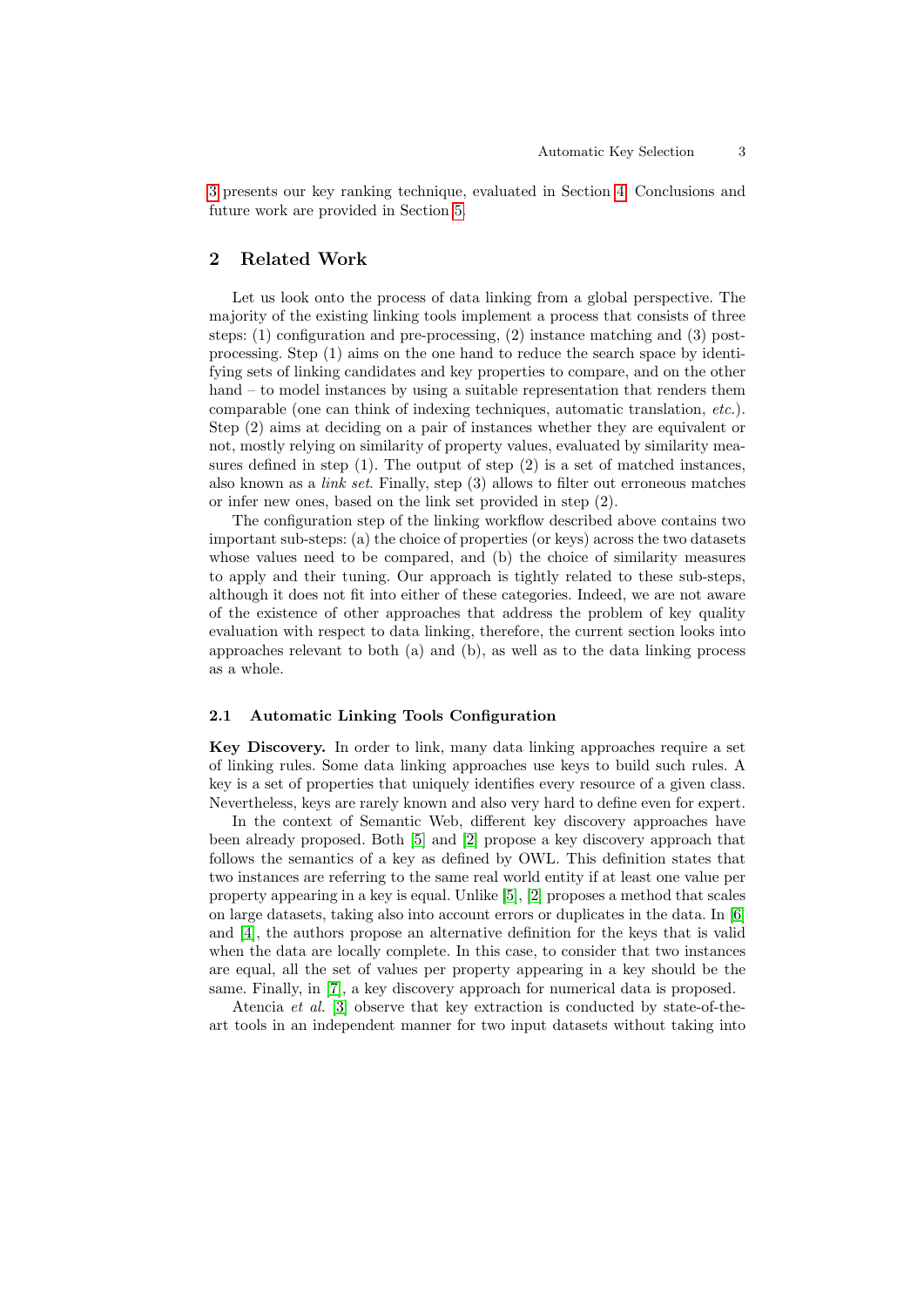consideration the linking task ahead. The authors introduce the concept of a linkkey – a set of properties that are a key for two classes simultaneously, implying equivalence between resources that have identical values for the set of these properties.

Automatic Link Specification Algorithms. We consider the work on automatic link specification as related in terms of motivation to our approach and complementary in terms of application. Link specification is understood as the process of automatically building a set of linking rules (restrictions on the instances of the two datasets), choosing similarity measures to apply on corresponding property values across datasets together with their respective thresholds [\[8\]](#page-14-5). Several approaches have been introduced so far, mostly based on machine learning techniques, such as FEBRL [\[9\]](#page-14-6), an extension of SILK [\[10\]](#page-14-7), RAVEN [\[11\]](#page-14-8) or, more recently, EAGLE [\[8\]](#page-14-5). Contrarily to key discovery methods, these approaches mainly focus on the automatic selection, combination and tuning of similarity measures to apply on the values of comparable properties. The identification of properties to compare is done by matching algorithms and no key computation is implied in this process. The efficiency of these algorithms can be improved if the system knows on which properties and on what types of values the similarity measures will be applied.

#### 2.2 Data Linking

Data linking has evolved as a major research topic in the semantic web community over the past years, resulting in a number of approaches and tools addressing this problem. Here, instead of making an inventory of these techniques, surveyed in [\[12\]](#page-14-9) and [\[13\]](#page-14-10), we scrutinize the main characteristics that unite or differentiate the most common approaches.

The majority of the off-the-shelf linking tools [\[14,](#page-14-11)[15](#page-14-12)[,16,](#page-14-13)[17,](#page-14-14)[18,](#page-14-15)[19\]](#page-14-16) produce an RDF *linkset* of owl: sameAs statements relating equivalent resources and the linking process is commonly semi-automatic. As discussed above, the user has to configure manually a number of input parameters, such as the types of the instances to compare (with certain exceptions like [\[18\]](#page-14-15) where ontology matching techniques are applied to identify the equivalent classes automatically), the properties (or property chains) to follow, since most linking tools adopt a property-based link discovery philosophy, the similarity measure(s) and thresholds to apply on the literals and possibly an aggregation function for several measures. The bigger part of the existing approaches are conceived as general purpose linking methods and are designed to handle monolingual RDF data.

What differentiates these tools in the first place is the techniques of automatic preprocessing that are embedded in their architecture. Scalability and computational efficiency are major issues when dealing with data linking problems on the web scale. To reduce the search space, [\[19\]](#page-14-16) cluster data items, based on their similarity with respect to their properties. Indexing techniques are used to reduce the number of instance comparisons by Rong *et al.* [\[20\]](#page-14-17) using similarity of vectors as a proxy for instance relatedness. Similarly, Shao et al. [\[16\]](#page-14-13) and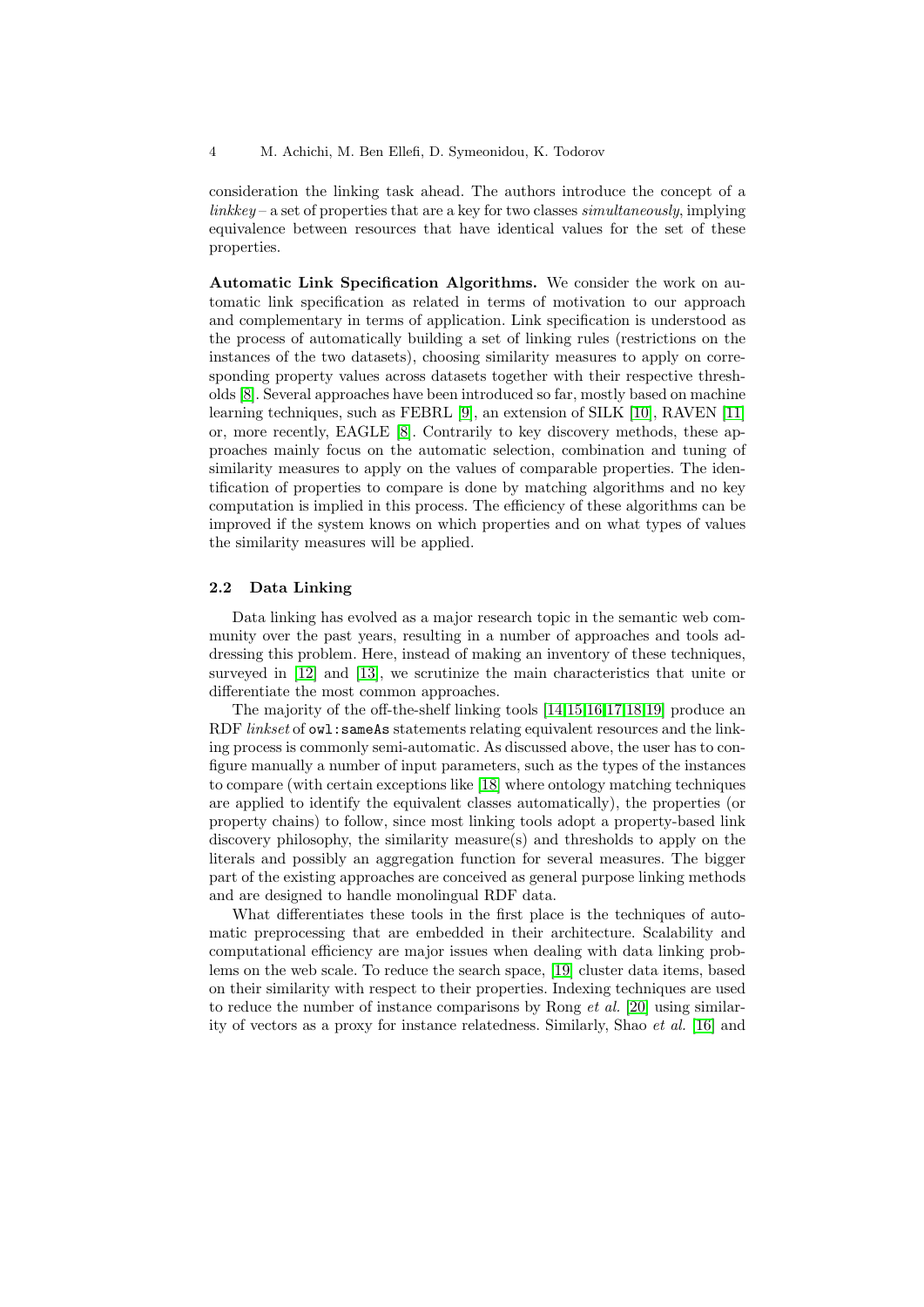Kejriwal et al. [\[21\]](#page-14-18) apply a blocking technique, which consists in using inverted indexing to generate candidate linking sets. SILK [\[14\]](#page-14-11) relies on indexing all target resources by the values of one or more properties used as a search term. LIMES [\[15\]](#page-14-12) relies on the triangle inequality property of metric spaces to reduce the number of comparisons and thus the time complexity of the task.

The linking tools vary with respect to their abilities to handle different degrees and types of data heterogeneity. Indeed, most of the tools are able to cope with minor differences in spelling in the string literals by applying string matching techniques, but only a few are able to deal with more complex heterogeneities and just a couple of them try to resolve the problem of multilingualism (using different natural languages in data description), as Lesnikova et al. do, although in a very restricted scenario of only two languages [\[22\]](#page-14-19).

### 2.3 Positioning

The approach that is proposed in this paper attempts to close the gap between automatic key discovery algorithms and the data linking process. As observed above, the majority of key discovery techniques do not effectively facilitate the task of selection of properties whose values to compare in the linking process, due the large number of keys produced and the lack of confidence indicator coupled with the keys. Our method suggests to unlock the potential of key-based techniques by providing to the user of a data linking tool a limited number of quality keys, well-suited to the particular matching task. The only key-based approach that looks into the usefulness of keys for two datasets simultaneously, and not independently from one another, is [\[3\]](#page-14-0). In contrast to our approach, the set of linkkeys produced in [\[3\]](#page-14-0) is unordered which does not allow to effectively select a key or decide on the use of one key as opposed to another.

As compared to automatic link specification algorithms cited in Subsection [2.1,](#page-2-1) our approach can be seen as complementary: we focus on the identification of a limited set of properties that can be used to effectively link datasets, while leaving the choice of the similarity measures, their combination and tuning to the user, or to the auto-configuring link specification methods given above. The automatic selection of keys can potentially improve the quality of link specification methods by restricting considerably the similarity space.

# <span id="page-4-0"></span>3 Automatic Key Ranking Approach

Given two RDF datasets, candidates to be linked, our approach aims at ranking the keys that are valid for both datasets. These keys can be used successfully as link specifications by link discovery frameworks. Before introducing the approach, recall the OWL definition of a key. A key is a set of properties, such that if two resources share at least one value for every property participating in this key, these resources are considered as equal, or formally:

$$
\forall X, \forall Y, \forall Z_1, \dots, Z_n, \wedge c(X) \wedge c(Y) \bigwedge_{i=1}^n (p_i(X, Z_i) \wedge p_i(Y, Z_i)) \Rightarrow X = Y, \quad (1)
$$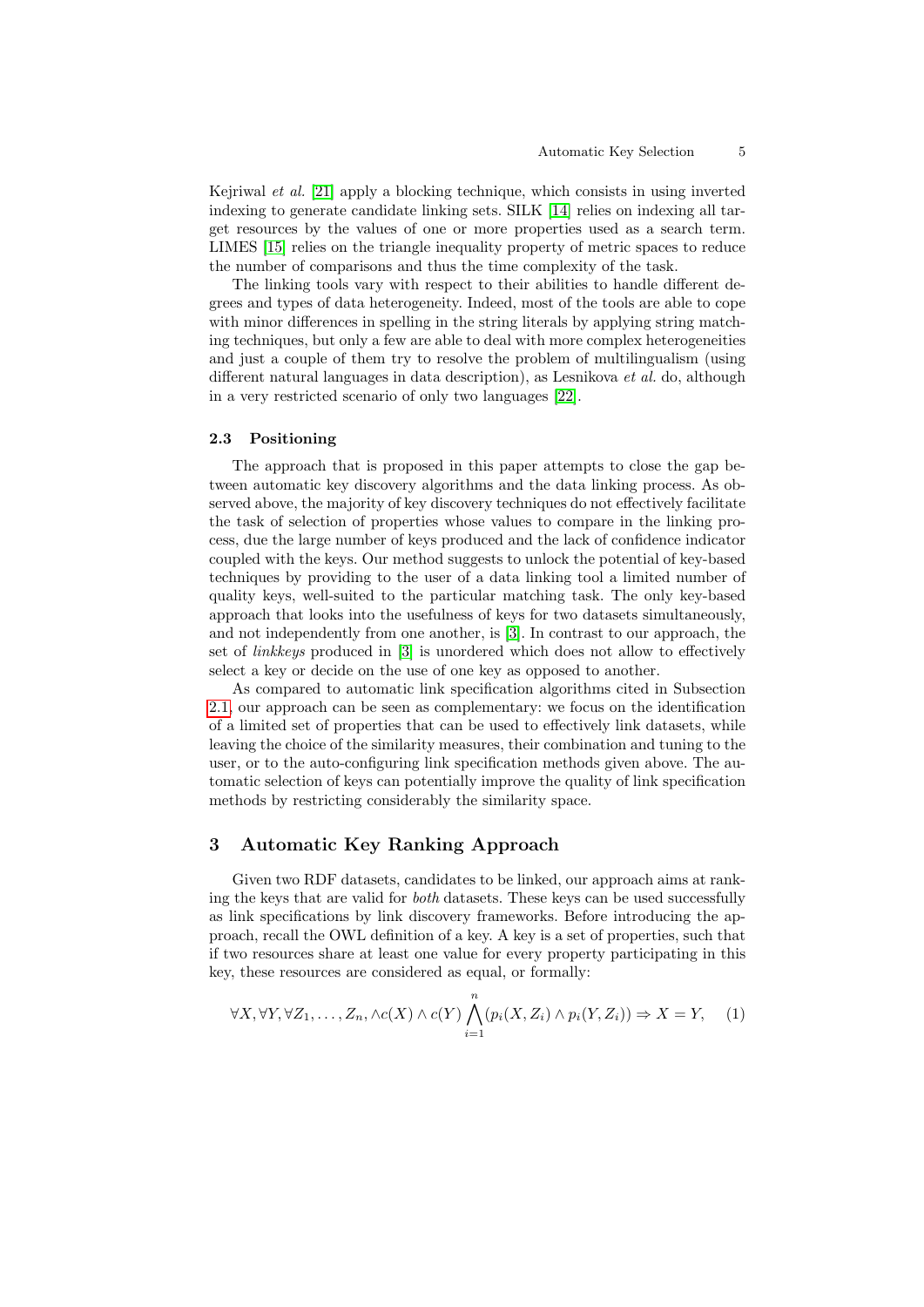<span id="page-5-0"></span>

Fig. 1: The processing pipeline of Alg. [1.](#page-6-0)

where X and Y are instances of the class c and  $p_i(X, Z_i) \wedge p_i(Y, Z_i)$  expresses that both X and Y share the same value  $Z_i$  for every property  $p_i$  in the key.

In next section, we describe how do we select keys that are valid for the two datasets. Afterwards, we describe our ranking approach on the set of these keys.

# 3.1 Selecting Mutual Keys for Two Datasets and Merging

We start by giving one of our initial hypothesis. The number of available vocabularies has been growing with the growth of the LOD cloud, resulting in datasets described by a mixture of reused vocabulary terms. It is therefore often the case that two different datasets to be linked are described by different vocabularies. To answer to that, ontology alignment methods [\[23\]](#page-14-20) are used in order to create mappings between vocabulary terms. In this paper, we assume that equivalence mappings between classes and properties across the two input datasets are declared (either manually, or by the help of an ontology matching tool). These mappings will be used to obtain keys that are valid for both datasets.

Algorithm [1](#page-6-0) gives an overview of the main steps of our approach, also depicted in Figure [1.](#page-5-0) Overall, given two datasets to be linked, this algorithm returns a set of ranked keys valid for both datasets. In addition to that, every proposed key is given a score, allowing to rank keys according to their impact on the data linking process. This process is described step by step below.

First, given the datasets  $D<sub>S</sub>$  and  $D<sub>T</sub>$  containing instances of a class C, a set of property mappings M between the two datasets is computed. As described in [\[5\]](#page-14-2), property mappings allow the identification of properties that belong to both datasets simultaneously.

A key discovery step is applied to both datasets independently allowing the discovery of valid keys in each dataset. Only mapped properties, appearing in M, will be contained in the discovered keys. For this step, existing key discovery tools such as SAKey [\[2\]](#page-13-1) or ROCKER [\[4\]](#page-14-1) can be used to obtain keys for a given class C.

However, even if keys consist of properties that belong to both datasets, nothing ensures that the discovered keys found in each dataset independently will be the same. Indeed, there can be cases where something found as a key in one dataset it is not true in the other. Since key discovery approaches learn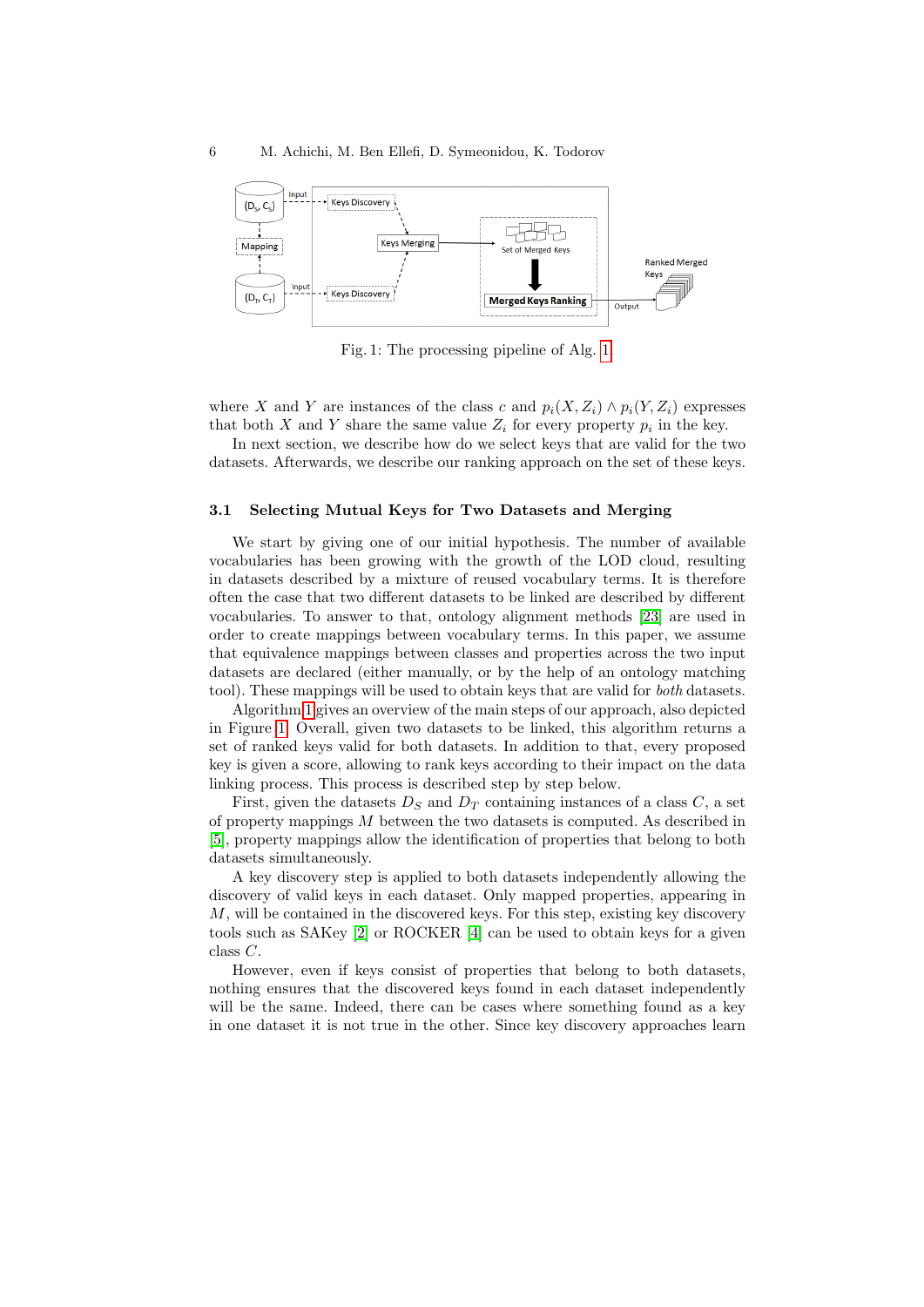keys from the data, the generality of each dataset affects the generality of the discovered keys. For example, if a dataset contains people working in a specific university, it is possible to discover that the last name is a key. Thus, to deal with this challenge a merging step is performed. Indeed, merging keys coming from different datasets allows to verify the validity of discovered keys and to obtain more meaningful keys since they are applicable to more than one datasets. Different strategies for key merging could be applied. In this work, we apply a merging strategy proposed in [\[5\]](#page-14-2) providing minimal keys valid in both datasets.

The result is a set of merged keys considered as valid for both datasets. However, the number of merged keys produced by the algorithm can be significantly high, which makes manual selection difficult, particularly in the lack information of the keys suitability for the data linking task. Therefore, we introduce a novel ranking method for merged keys to identify the most suitable keys to be used in the link specification, introduced in next section.

|  | <b>Algorithm 1:</b> The merged keys ranking algorithm. |  |  |  |  |  |  |
|--|--------------------------------------------------------|--|--|--|--|--|--|
|--|--------------------------------------------------------|--|--|--|--|--|--|

| <b>Input:</b> $DS$ and $DT$ , a pair of datasets candidates to be linked. |  |
|---------------------------------------------------------------------------|--|
| <b>Output:</b> A set of merged and ranked keys: ranked Merged Keys        |  |
| $1 M \leftarrow \text{Mapping}(D_S, D_T);$                                |  |

2  $KeysD<sub>S</sub> \leftarrow keysDiscount(D<sub>S</sub>, M);$ 

- 3  $KeysD_T \leftarrow \text{keysDiscovery}(D_T, M);$
- 4 MergedKeys  $\leftarrow$  keysMerging(Keys $D_S$ , Keys $D_T$ );
- 5 rankedMergedKeys  $\leftarrow$  mergedKeysRanking( $D_S$ ,  $D_T$ , MergedKeys);

# 3.2 Merged Keys Ranking

As described before, the merged keys are valid for both datasets. However, these keys may vary in terms of "effectiveness" in the linking process. Therefore, we propose to first to assign a score reflecting the "effectiveness" of a discovered key and second use this score to rank the discovered keys among them.

In general, it is very common that not all the properties are used to describe every instance of a given class. This happens often due to the nature of the property or the incompleteness of the data and may have significant impact on the quality of the discovered keys with respect to the linking task. While many properties apply to every instance of a class, there exist cases of properties that have values only for certain instances (the property "spouse" for a person applies only to people that are married). In addition, in the case when data are incomplete, an instance may not have a value for a specific property even if a value exists in reality. This can lead to the discovery of wrong keys since not all the possible scenarios are visible in the data. Since it is very hard to differentiate these two cases automatically and a manual identification would not be feasible due to the size of the existing datasets, we use the notion of support to measure the completeness of a key. The support measures the presence of a

<span id="page-6-0"></span><sup>6</sup> return rankedMergedKeys;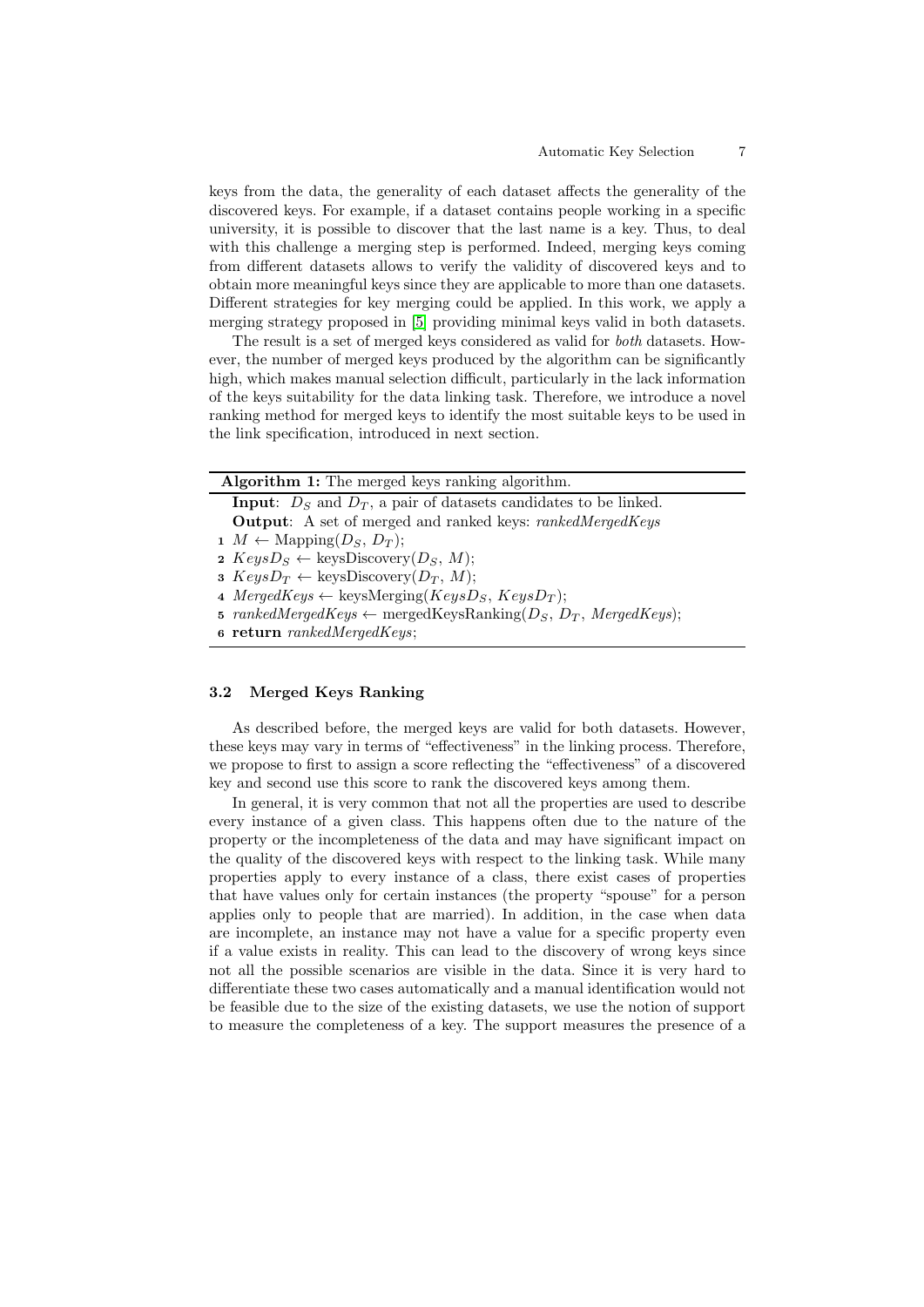set of properties in a dataset. Intuitively, we tend to trust more keys that are valid for many instances in the data, i.e., keys with high support.

Basing ourselves on the support definition initially given by Atencia et al. in [\[6\]](#page-14-3), we redefine this measure in order to provide a ranking score for properties with respect to a given dataset.

Let  $D$  be an RDF dataset described by an ontology  $O$ . For a given class  $C \in O$ , let  $I_C$  be the set of instances of type C and P the set of properties having an element of  $I_C$  as a subject and let  $G_C$  be the subgraph defined by the set of triples of  $I_C$  and  $P, G_C = \{ \langle i, p, \rangle : i \in I_C, p \in P \}.$ 

# Definition 1 (Property Support Score).

The support of a property  $p \in P$  with respect to the pair  $(D, C)$  is defined by:

$$
supportProp(p, D, C) = \left| \bigcup_{i \in I_C} < i, p, \ldots \right| \frac{1}{|I_C|}.
$$

In other words,  $supportProp(p, D, C) = N \frac{1}{|I_C|}$  means that N instances of type C in the dataset D have a value for the property p  $(supportProp(p, D, C) \in [0, 1]).$ 

As keys for a given class can be composed of one or several properties, we introduce a ranking score for keys based on the supports of their properties, again with respect to their dataset.

#### Definition 2 (Key Support Score).

Let  $K = \{p_1, ..., p_n\}$  be a key corresponding to the pair  $(D, C)$ , where  $p_j \in$  $P, j \in [1, n]$ . We define the support of K with respect to  $(D, C)$  as

$$
supportKey(K, D, C) = \left| \bigcup_{i \in I_C} < i, K, .\right| \ge \left| \frac{1}{|I_C|}, \right|
$$

where  $> means that  $\forall p_i \in K, \exists  > $\in G_C$ .$$ 

In other words, support  $Key(K, D, C)$  can be seen as a measure of the cooccurrence of  $\{p_1, ..., p_n\}$  in  $G_C$ .

To illustrate, let us consider a source dataset  $D<sub>S</sub>$  having 300 instances of type  $C_S$ . Respectively, let  $D_T$  be a target dataset having 100 instances of type  $C_T$ , where  $C_S$  and  $C_T$  are two mapped (equivalent) classes, potentially sharing instances. Let  $K_i$  and  $K_j$  be two merged keys, obtained as described in Algo-rithm [1,](#page-6-0) with the following supports for  $(D_S, C_S)$  and  $(D_T, C_T)$ , respectively:

$$
supportKey(K_i, D_S, C_S) = \frac{160}{300};
$$
  
\n
$$
supportKey(K_j, D_S, C_S) = \frac{110}{300};
$$
  
\n
$$
supportKey(K_j, D_S, C_S) = \frac{110}{300};
$$
  
\n
$$
supportKey(K_j, D_T, C_T) = \frac{90}{100}.
$$

Obviously, the challenge that arises here is how to rank the merged keys in order to ensure a maximum instance representativeness.

We note that key support score expresses the importance of a merged key with respect to each dataset, however, it is still necessary to provide a ranking function allowing to measure the importance of the merged keys for both datasets simultaneously.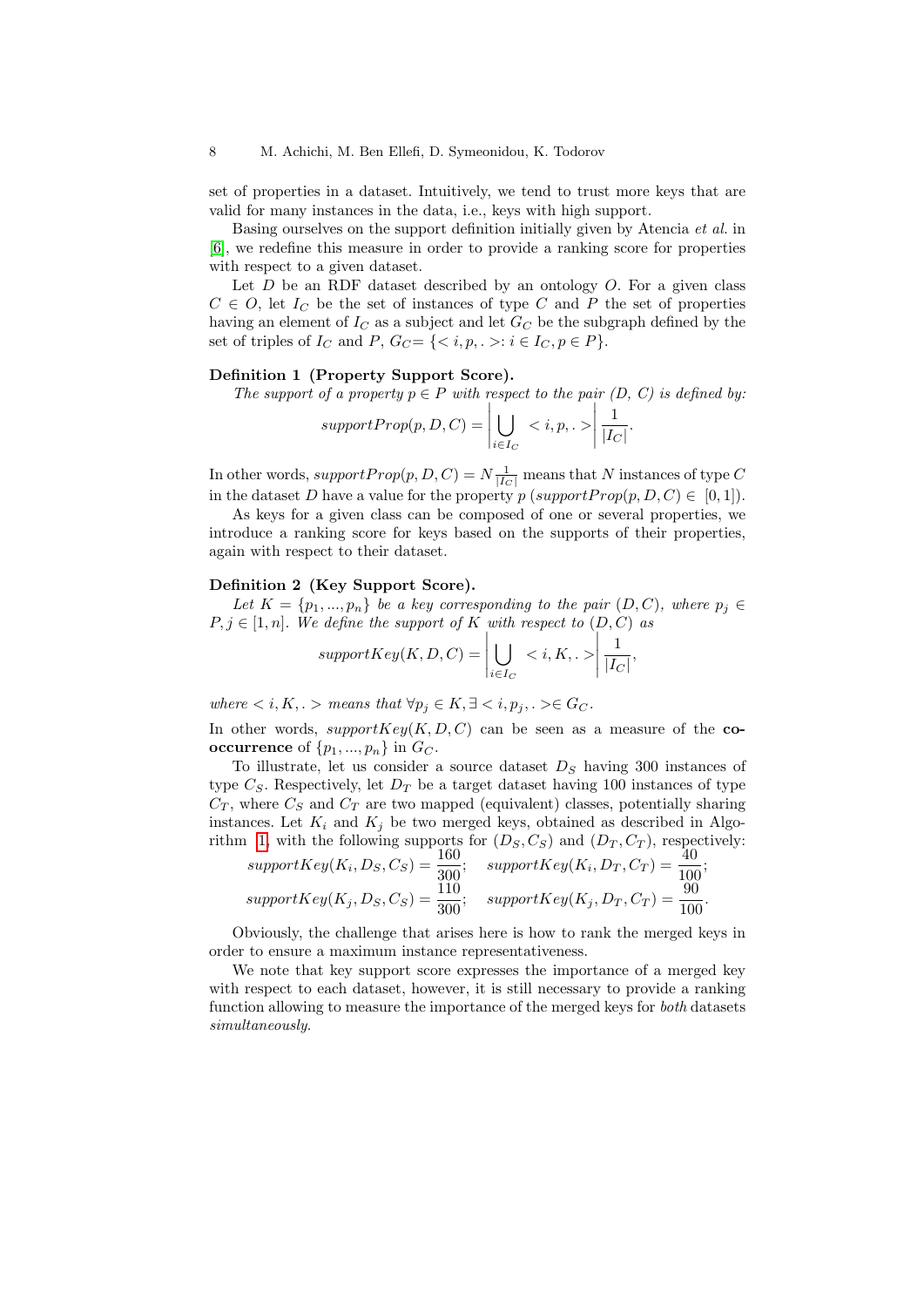An intuitive strategy to compute the final support of a merged key, given the supports computed locally in each dataset, would be to compute the average score of these supports. Nevertheless, this strategy would fail to capture all the different scenarios that could lead to a support value. For example, a key having supports 1 and 0.4 in datasets 1 and 2, would have the same merged support than a key having supports of 0.7 and 0.7 in datasets 1 and 2 respectively. Thus, we propose a multiplication function between already computed key supports which ensures better results in the context of data linking evaluation. Consequently, we adopt this ranking function as defined below.

Definition 3 (Merged Keys Rank Function). We define the rank of a merged key K with respect to two datasets  $D_S$  and  $D_T$  and two classes  $C_S$ and  $C_T$  as:

 $mergedKeysRank(K) = supportKey(K, D_S, C_S) \times supportKey(K, D_T, C_T).$ 

Applying the ranking to our example, we obtain the following scores:  $qlobalRank(K_i) = 0.33; \quad qlobalRank(K_k) = 0.22; \quad qlobalRank(K_i) = 0.21;$ 

Therefore, in this example, the key  $K_i$  is more important than  $K_i$  which means that intuitively should lead to better data linking results.

# <span id="page-8-0"></span>4 Evaluation

In order to confirm the effectiveness of the proposed approach, we have conducted an experimental evaluation applying two state-of-the-art key discovery tools: SAKey and ROCKER. We have used two different datasets, a real-world dataset coming from the DOREMUS project<sup>[1](#page-8-1)</sup> and a synthetic benchmark provided by the Instance Matching Track of the Ontology Alignment Evaluation Initiative (OAEI) [2](#page-8-2)010<sup>2</sup>. The current experiments were applied on links generated semi-automatically using the linking tool SILK. In this evaluation, we highlight a set of issues raised during these experiments. But first, let us define the criteria and the measures used for this evaluation. Two aspects are taken into account through the keys ranking performed using our approach, first the correctness that determines whether the discovered links are correct and second, the completeness that determines whether all the correct links are discovered. These criteria are evaluated by the help of three commonly used evaluation metrics:

- **Precision**: expresses the ratio between the cardinalities of the set of valid matchings and all matching pairs identified by the system.
- **Recall:** expresses the ratio between the cardinalities of the set of valid matchings and the all matching pairs that belong in the reference alignment.
- $\mathbf{F}\text{-}Measure:$  is computed by the following formula :

$$
F\text{-Measure} = 2 * \frac{Precision * Recall}{Precision + Recall}
$$

<span id="page-8-1"></span><sup>1</sup> <http://www.doremus.org>

<span id="page-8-2"></span> $^2$  <http://oaei.ontologymatching.org/2010/>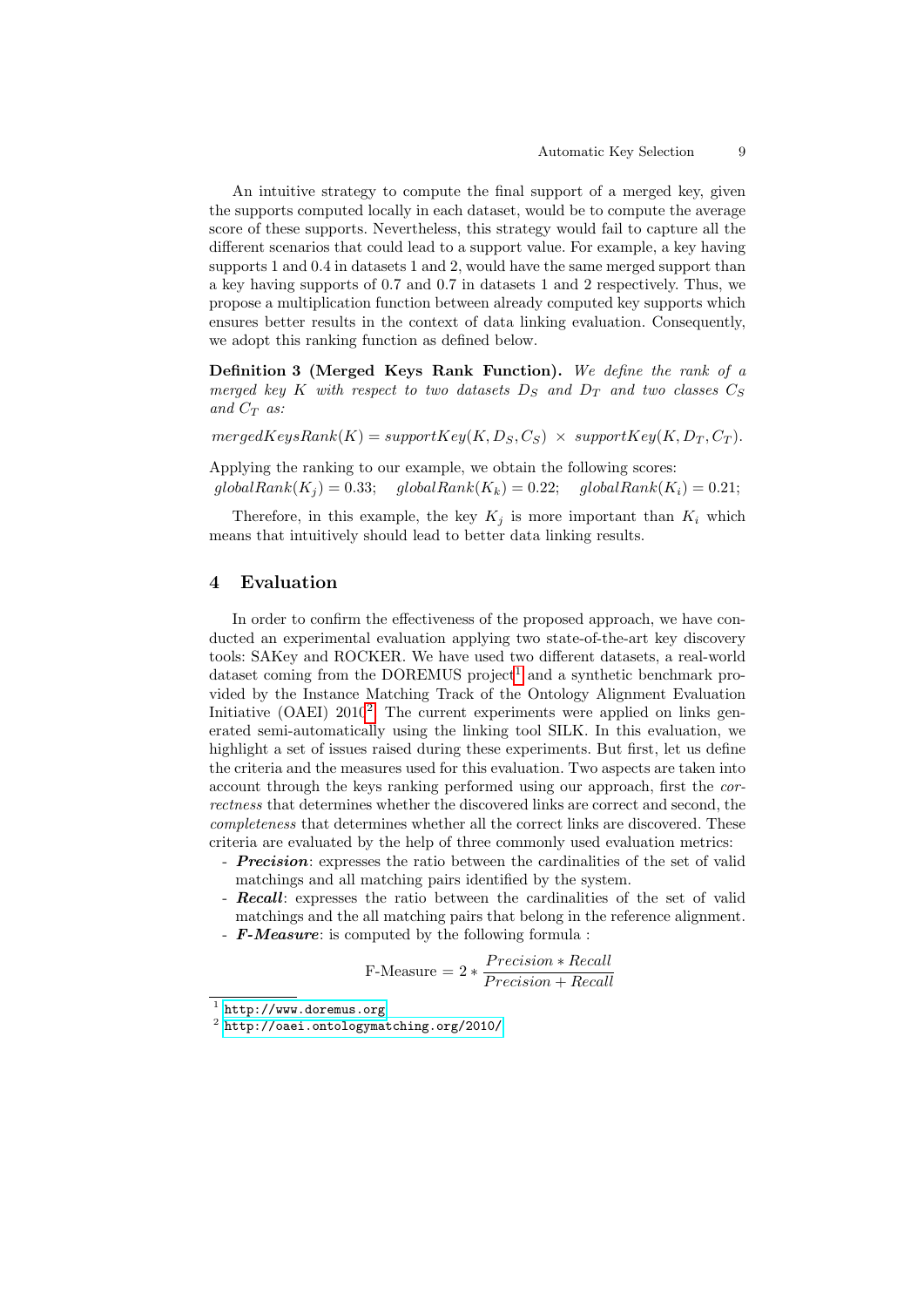#### 10 M. Achichi, M. Ben Ellefi, D. Symeonidou, K. Todorov

We note that all considered pairs of datasets are using the same ontology model, hence, the ontology mapping process is not considered in our experiments. We first execute SAKey or ROCKER on each dataset in order to identify the set of keys. However, we emphasize the fact that advanced key exceptions like pseudo-keys or almost keys are not the focus of this paper, therefore, only traditional keys are discovered. These keys are then merged and ranked according to their support score. We launch SILK iteratively as many times as the number of the retrieved keys and produce an F-measure at each run by the help of the reference alignment of our benchmark data. We expect to find a monotonic relation between the ranks of keys and the F-measure values produced by SILK by using these keys. Note that the purpose of these experiments is not to evaluate the performance of the linking tools, but to evaluate the quality of the automatically computed ranks of keys. In other words, we assess whether the generated links are increasingly correct in an ascending order of the ranked keys.

#### 4.1 Experiments on the DOREMUS Benchmark

The data in our first experiment come from the DOREMUS project and consists of bibliographical records found in the music catalogs of two major French institutions – La Bibliothque Nationale de France  $(BnF)$  and La Philharmonie de Paris (PP). These data describe music works and contain properties such as work titles ("Moonlight Sonata"), composer (Beethoven), genre (sonata), opus number, *etc.*. The benchmark datasets were built based on these data with the help of music librarian experts of both institutions, providing at each time sets of works that exist in both of their catalogs, together with a reference alignment. The data were converted from their original MARC format to RDF using the marc2rdf prototype<sup>[3](#page-9-0)</sup> [\[24\]](#page-14-21). We consider two benchmark datasets<sup>[4](#page-9-1)</sup>, each manifesting a number data heterogeneities:

1) DS1 is a small benchmark dataset, consisting of a source and a target dataset form the BnF and the PP, respectively, each containing 17 music works. These data show recurrent heterogeneity problems such as letters and numbers in the property values, orthographic differences, missing catalog numbers and/or opus numbers, multilingualism in titles, presence of diacritical characters, different value distances, different properties describing the same information, missing properties (lack of description) and missing titles. SAKey produced eight keys in this scenario. The three top-ranked merged keys using our approach are:

- 1. K1: {P3 has note}
- 2. K2: {P102 has title}
- 3. K3:  $\{P131_is_identified_by, P3\_has\_note\},\$

where P3\_has\_note, P102\_has\_title, P131\_is\_identified\_by and P3\_has\_note correspond to a *comment*, *title, composer* and *creation date* of a musical work, respectively.

<span id="page-9-0"></span><sup>3</sup> <https://github.com/DOREMUS-ANR/marc2rdf>

<span id="page-9-1"></span><sup>4</sup> Doremus datasets, together with their reference alignments, are available at [http:](http://lirmm.fr/benellefi/doremus-bench) [//lirmm.fr/benellefi/doremus-bench](http://lirmm.fr/benellefi/doremus-bench)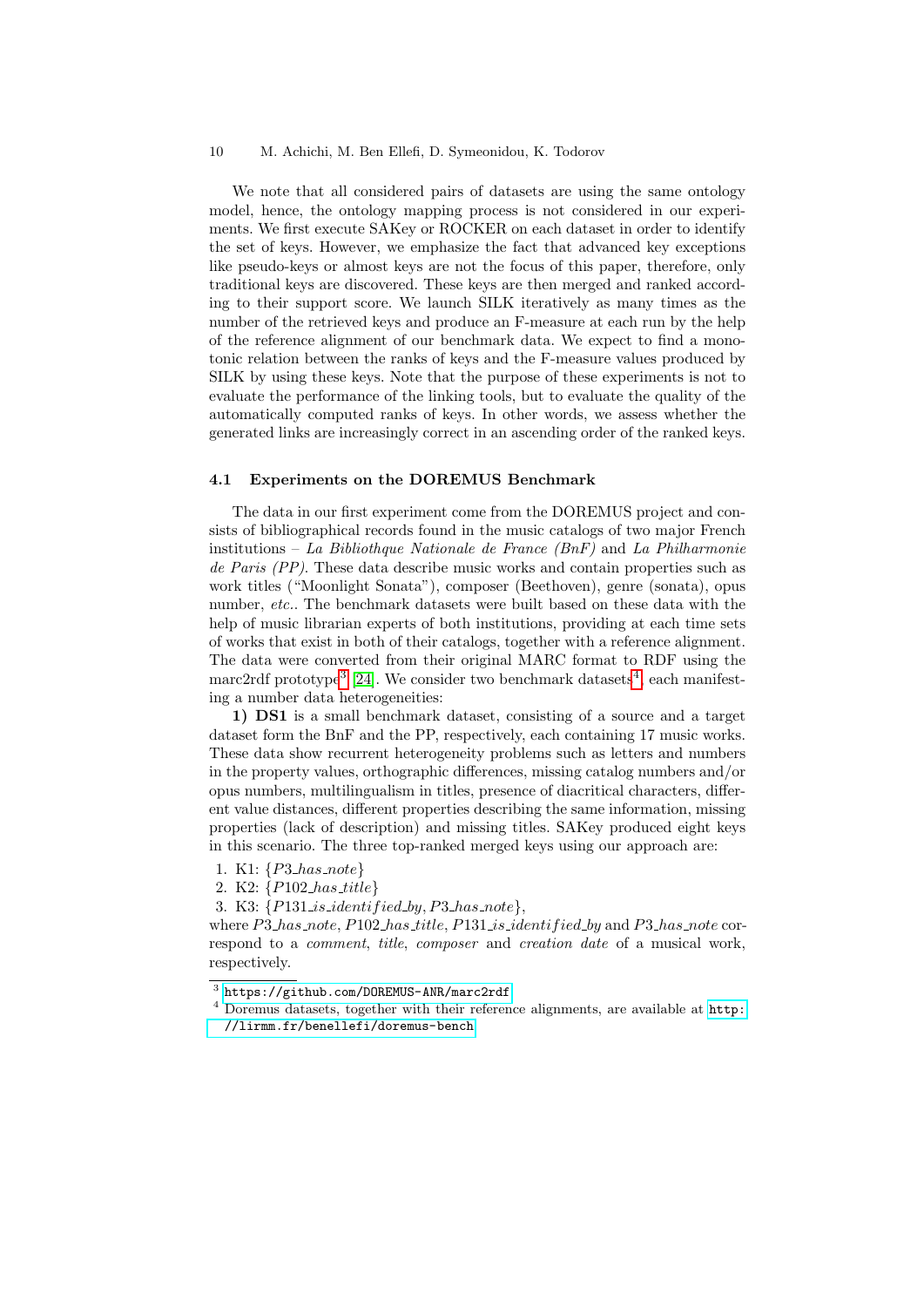As we can see in Figure  $2(a)$ , our ranking function ensures a decrease of the F-measure with the decrease of the key-rank, in the prominent exception of the top-ranked key, which obtains a very low value of F-Measure. This is explained by the nature of the property  $P3\text{-}has\text{-}note$ . This property describes a comment in a free format text written by a cataloguer providing information on the works, creations or authors of such works. The values for this property for the same work are highly heterogeneous (most commonly they are completely different) across the two institutions, which introduces noise and considerably increases the alignment complexity between these resources. Thus, we decided

<span id="page-10-0"></span>

Fig. 2: Results by using SAKey on DS1: (a) by considering all properties, (b) without the property has note.

to conduct a second experiment on the same data by removing the property has note in order to confirm our observation. Figure [2](#page-10-0) (b) reports the results of this experiment and shows a net decrease of the curve. Overall, the experiment showed that our ranking approach is efficient and the misplaced key is due to the heterogeneous nature of data.

The same experiment has been conducted using this time the key discovery approach ROCKER. The results are reported in Figure [3](#page-10-1) showing that the keys were well ranked. Note that, due to the different keys identification definition used by ROCKER, the problematic property has note did not appear in the keys produced by the system.



<span id="page-10-1"></span>Fig. 3: Results on DS1 by using ROCKER.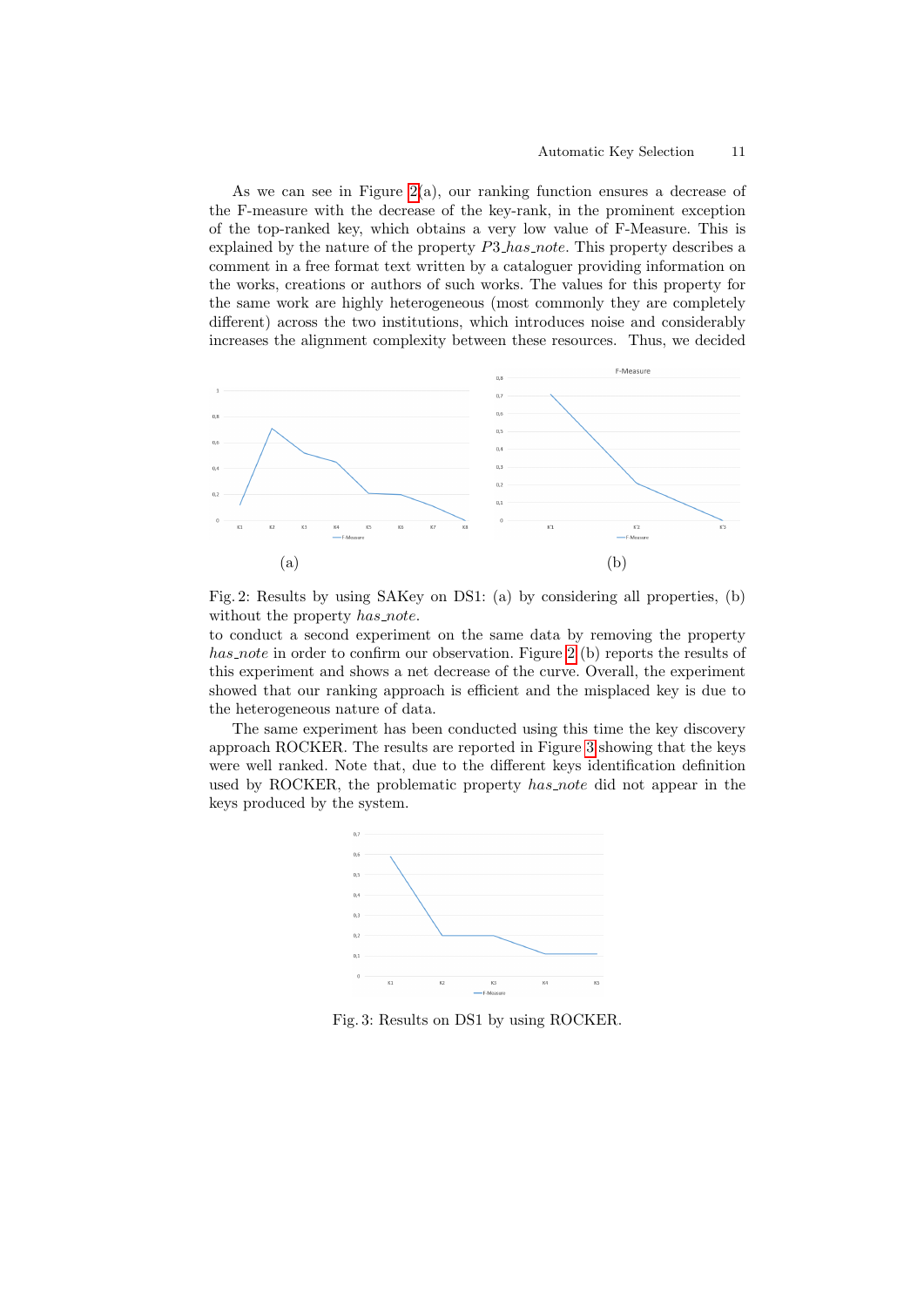#### 12 M. Achichi, M. Ben Ellefi, D. Symeonidou, K. Todorov

2) DS2 is a benchmark dataset consisting of a source and a target dataset from the BnF and the PP, respectively, each composed of 32 music works. Contrarily to DS2, these datasets consist of blocks that are highly similar in their description works (i.e., works of the same composer and with same titles).

The results on this dataset by using SAKey are reported in Figure  $4(a)$ . The three top-ranked merged keys are:

1. K1:  $\{P3\_has\_note, P102\_has\_title, P131\_is\_identified\_by\}$ 

2. K2:  $\{P3\_has\_note, P102\_has\_title, U35\_had\_function\_of\_type\}$ 

3. K3:  $\{P3\_{has\_note}, P131\_is\_identified\_by, P3\_has\_note\}$ 

As their names suggest the properties  $P3\_{has\_note}$  (in K1 and the first property in  $K2$ ),  $P102$ <sub>has\_title</sub>,

P131 *is identified by, U35 had function of type* and P3 has note (the third property in  $K3$ ) correspond to a *creation date*, *title, composer, function of the* composer and comment on a musical work, respectively.

<span id="page-11-0"></span>

Fig. 4: Results by using SAKey on DS2: (a) by considering all properties, (b) without the property has note.

The results of this experiment are similar to the first one. Not considering the property  $P3 \text{.} \text{has} \text{.} \text{note}$  improves considerably (see Figure [4](#page-11-0) (a) and (b)) the keys ranking. Indeed, as shown in Figure [4](#page-11-0) (a), the key  $K5$  which is composed by the properties  $P102$ -has-title, U35-had-function-of-type and P3-has-note has significantly lowered the *f-measure* value; which is not the case of the keys in Figure [4](#page-11-0) (b).

#### 4.2 Experiments on the OAEI Benchmark Data

In the second series of experiments, we apply our ranking approach on keys identified in datasets proposed in the instance matching track of OAEI 2010. In this work, we report the obtained results on the dataset  $Person1$ . The results by using SAKey and ROCKER are shown in Figure  $5(a)$  and  $(b)$ , respectivey, where one can notice that there is an overall decrease in the F-Measure values in the two cases. Note that in Figure  $5(a)$ , there are some problematic key-ranks, showing increase in F-measure while the ranks descend. We observed that SILK achieves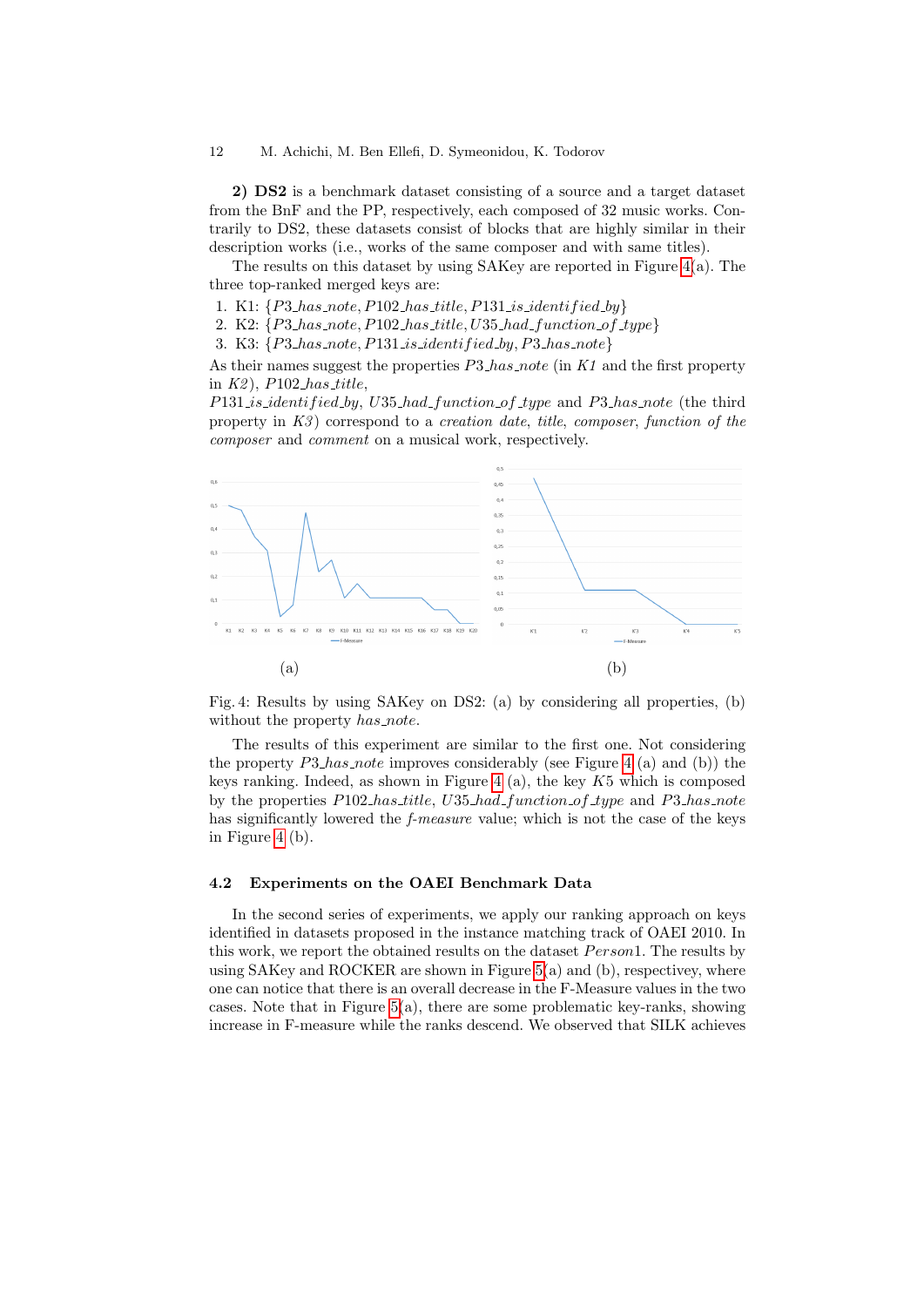better results comparing string characters than numeric characters. Indeed, this explains why we have had an increasing curve between the keys  $K7$  and  $K8$ , knowing that they are composed of street and house number properties (street and surname properties), respectively.

<span id="page-12-0"></span>

Fig. 5: Results on the dataset Person1: (a) by using SAKey, (b) by using ROCKER.

The three top ranked merged keys (in Figure  $5(a)$ ) on the dataset Person1 using SAKey are:

- 1. K1:  $\{soc\_sec_id\},\$
- 2. K2:  $\{given_name, postcode\}$
- 3. K3: {surname, postcode},

where the properties soc\_sec\_id, given\_name, surname and postcode correspond to the social security number, given name, surname and postal code address of a person, respectively. In the same manner, we reiterated the experiment using ROCKER which gives better results as shown in Figure [5\(](#page-12-0)b).

# 4.3 Top Ranked Keys Complementarity

In this evaluation, we want to examine whether using the  $k$  (we have taken  $k = 3$ ) top-ranked keys in combination can improve the linking scores as compared to using only one of the top-ranked keys (e.g., the first one) for linking. As discussed above, even if a key is discovered as a first-rank key, nothing ensures that the vocabulary used in both datasets to describe that key is homogeneous. To answer to that, combining a set of top ranked keys would lead to better linking results.

|                                                          | SAKey     |     |           |   |           |    | <b>ROCKER</b>                                                                |           |    |                           |
|----------------------------------------------------------|-----------|-----|-----------|---|-----------|----|------------------------------------------------------------------------------|-----------|----|---------------------------|
|                                                          | Dataset 1 |     | Dataset 2 |   | Dataset 1 |    |                                                                              | Dataset 2 |    |                           |
|                                                          | ю         |     | R         | F |           | R. | F                                                                            |           | R. |                           |
| K1                                                       |           |     |           |   |           |    | $0.12$   $0.12$   $0.11$   $0.5$   $0.75$   $0.37$   $0.59$   $0.8$   $0.47$ |           |    | No merged key<br>has been |
| $\mathbf{K2}$                                            | 0.71      | 0.9 |           |   |           |    | $\vert 0.58 \vert 0.48 \vert 0.7 \vert 0.37 \vert 0.2 \vert 0.66 \vert 0.11$ |           |    | identified.               |
| K3                                                       | 0.52      |     |           |   |           |    | $(0.35 \mid 0.37 \mid 0.56 \mid 0.28 \mid 0.2 \mid 0.66 \mid 0.11$           |           |    |                           |
| $ K1+K2+K3 0.54 0.44 0.7 0.51 0.63 0.43 0.62 0.75 0.52 $ |           |     |           |   |           |    |                                                                              |           |    |                           |

<span id="page-12-1"></span>Table 1: Results of the combination of the three top-ranked keys on the DORE-MUS datasets.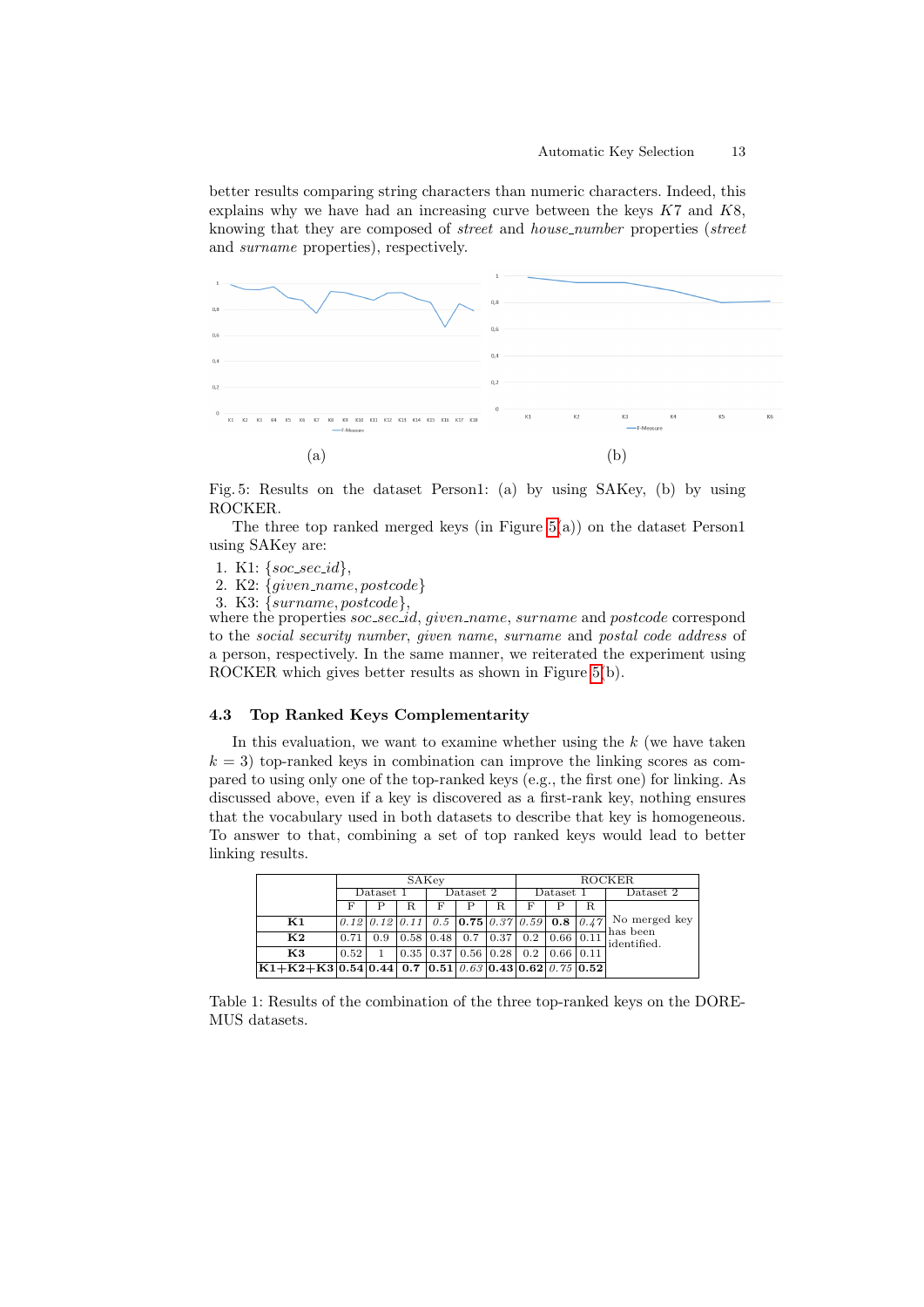### 14 M. Achichi, M. Ben Ellefi, D. Symeonidou, K. Todorov

Notice that by doing so, the recall value remains the same or increases as compared to the single key approach, while the precision may increase (if the proportion of the positive matching pairs becomes larger than the negative matching pairs) as it may as well decrease.

As shown in Table [1,](#page-12-1) the experiments on DOREMUS datasets using the three top ranked keys increased relatively (in bold in the table) the F-Measure with respect to the first-rank key (where the improved values are in italics) and significantly the recall scores (more positive matching pairs were recovered). Thus, it seems reasonable to conclude that merging the matching results retrieved from the top ranked keys allows to improve significantly the results in terms of recall, while this cannot guarantee an improvement in *precision*.

# <span id="page-13-2"></span>5 Conclusion and Future Work

This paper presents an approach that allows to select automatically a number of merged keys, relevant for a given pair of input datasets, and rank them with respect to their "effectiveness" for the task of discovering  $\texttt{owl:sameAs}$  links between them. The effectiveness of a merged key is defined as a function of the combination of its respective supports on each of the two input datasets. The proposed method allows to reduce significantly the user effort in the selection of keys used as a parameter of a data linking tool, such as SILK or LIMES. In this way, we attempt to bridge the gap between configuration-oriented approaches, such as automatic key discovery and automatic link specification, and the actual process of data linking. We also look into the complementarity properties of a small set of top-ranked keys and show that their combined use improves significantly the recall. To demonstrate our concepts, we have conducted a series of experiments on data coming from the OAEI campaign, as well as on real-world data from the field of classical music cataloguing.

In near future, we plan to improve our ranking criterion by defining it as a function of the estimated intersection of the sets of instances covered by a given key across two datasets.

# Acknowledgements

This work has been partially supported by the French National Research Agency(ANR) within the DOREMUS Project, under grant number ANR-14- CE24-0020.

# References

- <span id="page-13-0"></span>1. C. Bizer, T. Heath, and T. Berners-Lee, "Linked data-the story so far," Semantic Services, Interoperability and Web Applications, pp. 205–227, 2009.
- <span id="page-13-1"></span>2. D. Symeonidou, V. Armant, N. Pernelle, and F. Saïs, "SAKey: Scalable Almost Key discovery in RDF data," in ISWC 2014, Springer Verlag, 2014.